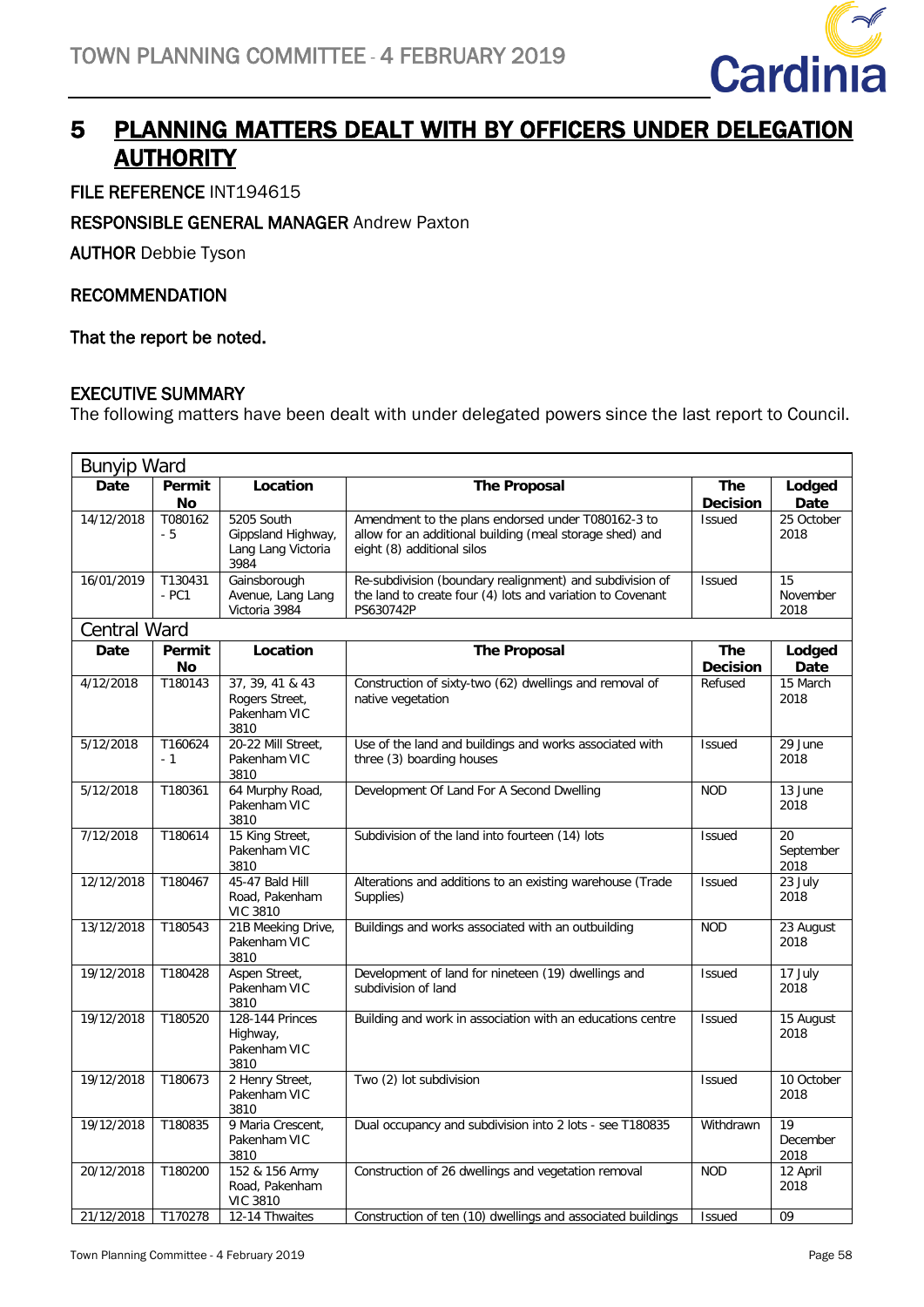

|            | $- PC1$            | Road, Pakenham<br><b>VIC 3810</b>                                                   | and works                                                                                                                                                                                   |                               | November<br>2018        |
|------------|--------------------|-------------------------------------------------------------------------------------|---------------------------------------------------------------------------------------------------------------------------------------------------------------------------------------------|-------------------------------|-------------------------|
| 8/01/2019  | T180565            | Army Road,<br>Pakenham VIC<br>3810                                                  | Removal by the Cardinia Shire Council of the Reserve<br>Status of Reserve No. 3 on PS339370A and to create Road<br>R1 & Reserve No.1 shown on the attached Plan for Army<br>Road, Pakenham. | <b>Issued</b>                 | 04<br>September<br>2018 |
| 10/01/2019 | T180688            | 17 Eagle Drive,<br>Pakenham VIC<br>3810                                             | Subdivision of Land into two (2) lots                                                                                                                                                       | <b>Issued</b>                 | 19 October<br>2018      |
| 11/01/2019 | T180429            | 14 Frogmores<br>Street, Pakenham<br><b>VIC 3810</b>                                 | Development of the land for eleven (11) dwellings and<br>associated subdivision                                                                                                             | <b>Issued</b>                 | 17 July<br>2018         |
| 11/01/2019 | T180599            | 80 Mulcahy Road,<br>Pakenham VIC<br>3810                                            | Use of the land for a child care centre, development of the<br>land for non-residential uses (child care centre & medical<br>centre) and business identification signage.                   | <b>Issued</b>                 | 10<br>September<br>2018 |
| 15/01/2019 | T160464            | 35 Mulcahy Road,<br>Pakenham VIC<br>3810                                            | The subdivision of land, associated works and removal of<br>native vegetation.                                                                                                              | <b>Issued</b>                 | 20 July<br>2016         |
| 18/01/2019 | T180360<br>$- PC1$ | 6-8 & 10 Main<br>Street, Pakenham<br><b>VIC 3810</b>                                | Development of the land for ten (10) dwellings, an office<br>and associated waiver of car parking requirements (2<br>spaces)                                                                | <b>Issued</b>                 | 08 October<br>2018      |
| 18/01/2019 | T180470            | 5 Serene Court,<br>Pakenham VIC<br>3810                                             | Development of the land for a dwelling and associated<br>works                                                                                                                              | <b>Issued</b>                 | 25 July<br>2018         |
| Port Ward  |                    |                                                                                     |                                                                                                                                                                                             |                               |                         |
| Date       | Permit<br>No       | Location                                                                            | <b>The Proposal</b>                                                                                                                                                                         | <b>The</b><br><b>Decision</b> | Lodged<br>Date          |
| 4/12/2018  | T180365            | 82 Wattletree<br>Road, Bunyip VIC<br>3815                                           | Two (2) lot subdivision                                                                                                                                                                     | <b>NOD</b>                    | 14 June<br>2018         |
| 5/12/2018  | T170614<br>$- PC1$ | 5 Shelton Park<br>Drive, Koo Wee<br><b>Rup VIC 3981</b>                             | The development of eight (8) dwellings and associated<br>works in accordance with the submitted plans                                                                                       | <b>Issued</b>                 | 22 October<br>2018      |
| 5/12/2018  | T170615<br>$- PC1$ | 6 Shelton Park<br>Drive, Koo Wee<br><b>Rup VIC 3981</b>                             | The development of five (5) dwellings and associated works<br>in accordance with the submitted plans.                                                                                       | <b>Issued</b>                 | 29 October<br>2018      |
| 5/12/2018  | T180434            | 1030 Nar Nar<br>Goon-Longwarry<br>Road, Garfield VIC<br>3814                        | Construction of an agricultural building                                                                                                                                                    | <b>Issued</b>                 | 14 July<br>2018         |
| 5/12/2018  | T180654            | 96 Sette Circuit,<br>Pakenham VIC<br>3810                                           | Development of the land for one (1) warehouse                                                                                                                                               | <b>Issued</b>                 | 03 October<br>2018      |
| 6/12/2018  | T180269            | 815 McDonalds<br>Drain Road,<br>Pakenham South<br><b>VIC 3810</b>                   | Use of the land for accommodation (overnight stay) and<br>vegetation removal                                                                                                                | Refused                       | 04 May<br>2018          |
| 7/12/2018  | T010679<br>$- PC1$ | 1-3 Station St,<br>Lang Lang Victoria<br>3984                                       | Child care centre addition                                                                                                                                                                  | Issued                        | 01 October<br>2018      |
| 7/12/2018  | T180073<br>$-PC3$  | 2 Pinehill Drive,<br>Pakenham VIC<br>3810                                           | 2 Lot Subdivision and Vegetation Removal.                                                                                                                                                   | <b>Issued</b>                 | 02<br>November<br>2018  |
| 7/12/2018  | T180546            | Cardinia Road<br>(Proposed Lot 538<br>Mortlake Drive),<br>Officer South VIC<br>3809 | Development of a dwelling on a lot less than 350sqm                                                                                                                                         | <b>Issued</b>                 | 24 August<br>2018       |
| 7/12/2018  | T180547            | Cardinia Road<br>(Proposed Lot 539<br>Mortlake Drive),<br>Officer South VIC<br>3809 | Development of land for a dwelling under 350sqm                                                                                                                                             | <b>Issued</b>                 | 24 August<br>2018       |
| 7/12/2018  | T180548            | Cardinia Road<br>(Proposed Lot 540<br>Mortlake Road),<br>Officer South VIC<br>3809  | Development of land for a dwelling on a lot less than<br>350sqm                                                                                                                             | <b>Issued</b>                 | 24 August<br>2018       |
| 7/12/2018  | T180549            | Cardinia Road<br>(Proposed Lot 541<br>Mortlake Drive),<br>Officer South VIC         | Development of a dwelling on a lot less than 350sqm                                                                                                                                         | Issued                        | 24 August<br>2018       |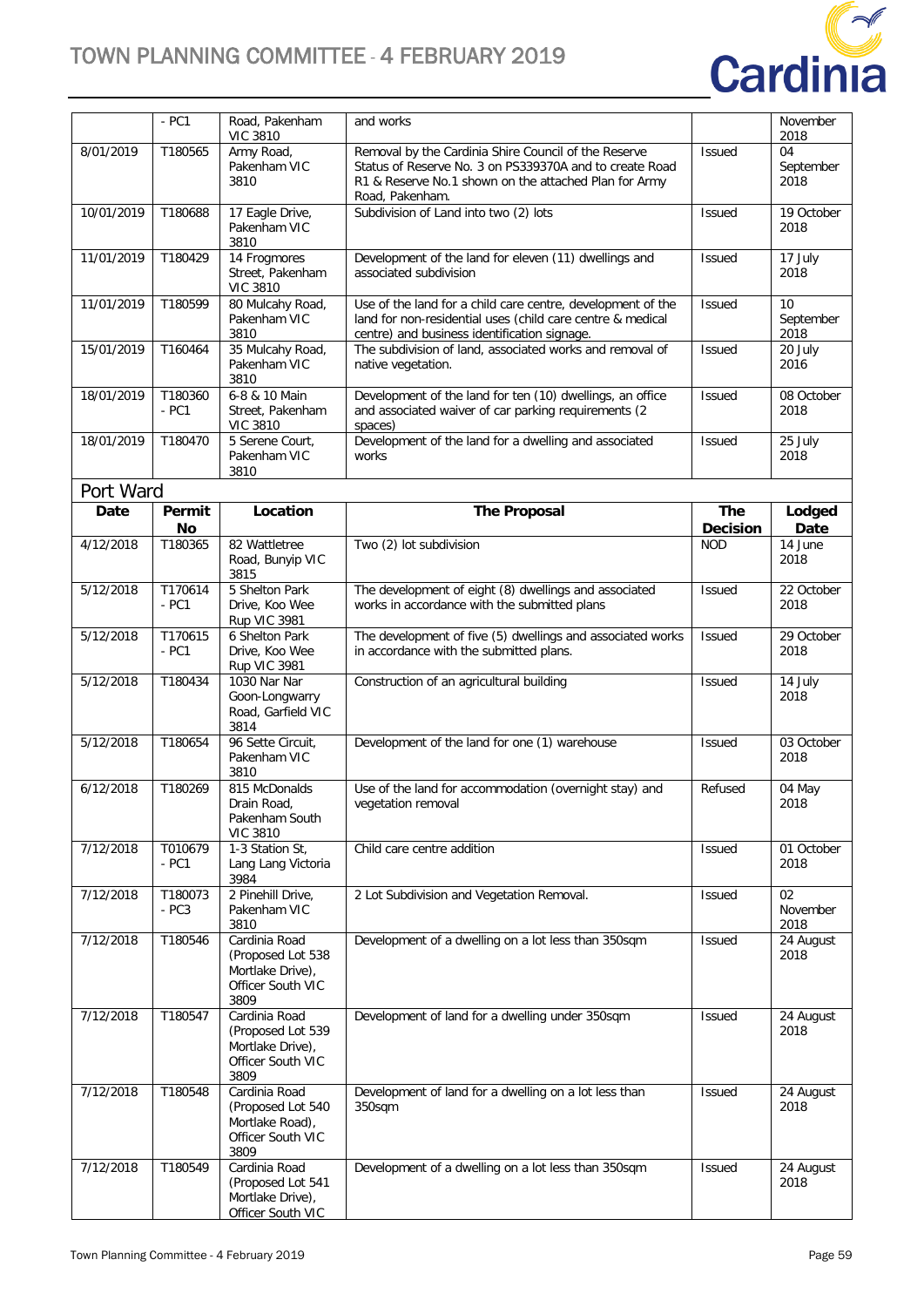

|            |                    | 3809                                                                                |                                                                                                                                                                                                                           |               |                         |
|------------|--------------------|-------------------------------------------------------------------------------------|---------------------------------------------------------------------------------------------------------------------------------------------------------------------------------------------------------------------------|---------------|-------------------------|
| 7/12/2018  | T180550            | Cardinia Road<br>(Proposed Lot 542<br>Mortlake Drive),<br>Officer South VIC<br>3809 | Development of a dwelling on a lot less than 350sqm                                                                                                                                                                       | <b>Issued</b> | 24 August<br>2018       |
| 7/12/2018  | T180551            | Cardinia Road<br>(Proposed Lot 543<br>Mortlake Drive),<br>Officer South VIC<br>3809 | Development of land for a dwelling on a lot less than<br>350sqm                                                                                                                                                           | <b>Issued</b> | 24 August<br>2018       |
| 7/12/2018  | T180552            | Cardinia Road<br>(Proposed Lot 544<br>Mortlake Drive),<br>Officer South VIC<br>3809 | Development of a dwelling on a lot less than 350sqm                                                                                                                                                                       | <b>Issued</b> | 24 August<br>2018       |
| 7/12/2018  | T180553            | Cardinia Road<br>(Proposed Lot 545<br>Mortlake Drive),<br>Officer South VIC<br>3809 | Development of a dwelling on a lot less than 350sqm                                                                                                                                                                       | <b>Issued</b> | 24 August<br>2018       |
| 10/12/2018 | T170095<br>$- PC2$ | 270 Cardinia Road,<br>Officer South VIC<br>3809                                     | Development of the land for seven (7) dwellings on a lot                                                                                                                                                                  | Issued        | 31 August<br>2018       |
| 10/12/2018 | T180279            | 3 Morris Way,<br>Bunyip VIC 3815                                                    | Two (2) lot subdivision and vegetation removal                                                                                                                                                                            | <b>Issued</b> | 11 May<br>2018          |
| 11/12/2018 | T180517            | 105 Yarrabubba<br>Road, Nar Nar<br>Goon North VIC<br>3812                           | Two Lot Boundary Re-Alignment.                                                                                                                                                                                            | <b>Issued</b> | 14 August<br>2018       |
| 11/12/2018 | T180529            | 540 Garfield North<br>Road, Garfield<br>North VIC 3814                              | Extension to existing outbuilding (shed) to be used as a<br>Habitable Outbuilding                                                                                                                                         | <b>NOD</b>    | 17 August<br>2018       |
| 12/12/2018 | T170291            | 280-284 Rossiter<br>Road, Koo Wee<br>Rup VIC 3981                                   | Buildings and works (including partial demolition and<br>development of a fence) associated with two retail premises<br>(shops), the construction of two dwellings and subdivision<br>of the land (boundary re-alignment) | <b>Issued</b> | 22 May<br>2017          |
| 12/12/2018 | T180380            | FY 18/18<br>Racecourse Road,<br>Pakenham VIC<br>3810                                | Use of the site for Indoor Recreation Facility (escape room)                                                                                                                                                              | <b>Issued</b> | 19 June<br>2018         |
| 12/12/2018 | T180497            | 27 Tarmac Way,<br>Pakenham VIC<br>3810                                              | Development of the land for two (2) warehouses and<br>reduction in on-site car parking (2 spaces)                                                                                                                         | <b>Issued</b> | 07 August<br>2018       |
| 12/12/2018 | T180655            | 94 Sette Circuit,<br>Pakenham VIC<br>3810                                           | Development of the land for one (1) warehouse                                                                                                                                                                             | <b>Issued</b> | 03 October<br>2018      |
| 13/12/2018 | T180458            | 37-39 Hope Street,<br>Bunyip VIC 3815                                               | Subdivision of the land into ten (10) lots and common<br>property                                                                                                                                                         | <b>Issued</b> | 20 July<br>2018         |
| 13/12/2018 | T180526            | 270 Fourteen Mile<br>Road, Garfield VIC<br>3814                                     | Buildings and works associated with two (2) agricultural<br>outbuildings                                                                                                                                                  | Issued        | 15 August<br>2018       |
| 14/12/2018 | T180193<br>$- PC1$ | Cardinia Road,<br>Officer South VIC<br>3809                                         | Subdivision of the land                                                                                                                                                                                                   | <b>Issued</b> | 11<br>December<br>2018  |
| 14/12/2018 | T180656            | 92 Sette Circuit,<br>Pakenham VIC<br>3810                                           | Development of the land for one (1) warehouse                                                                                                                                                                             | <b>Issued</b> | 03 October<br>2018      |
| 17/12/2018 | T170776<br>$- PC1$ | 91 Gainsborough<br>Avenue, Lang Lang<br><b>VIC 3984</b>                             | Multi lot subdivision and associated works                                                                                                                                                                                | <b>Issued</b> | 02 July<br>2018         |
| 17/12/2018 | T180402            | 80 Railway Avenue,<br>Tynong VIC 3813                                               | Subdivision of the land into two (2) lots                                                                                                                                                                                 | <b>Issued</b> | 02 July<br>2018         |
| 17/12/2018 | T180657            | 90 Sette Circuit,<br>Pakenham VIC<br>3810                                           | Development of the land for one (1) warehouse                                                                                                                                                                             | <b>Issued</b> | 03 October<br>2018      |
| 18/12/2018 | T180577            | <b>Southeast Business</b><br>Park, National<br>Avenue, Pakenham<br><b>VIC 3810</b>  | Development of the land for twenty-six (26) warehouses<br>with ancillary offices and associated works.                                                                                                                    | <b>Issued</b> | 10<br>September<br>2018 |
| 18/12/2018 | T180626            | 11 Corporate<br>Terrace, Pakenham<br><b>VIC 3810</b>                                | Development of the land for two (2) warehouses and a<br>reduction in car parking                                                                                                                                          | <b>Issued</b> | 20<br>September<br>2018 |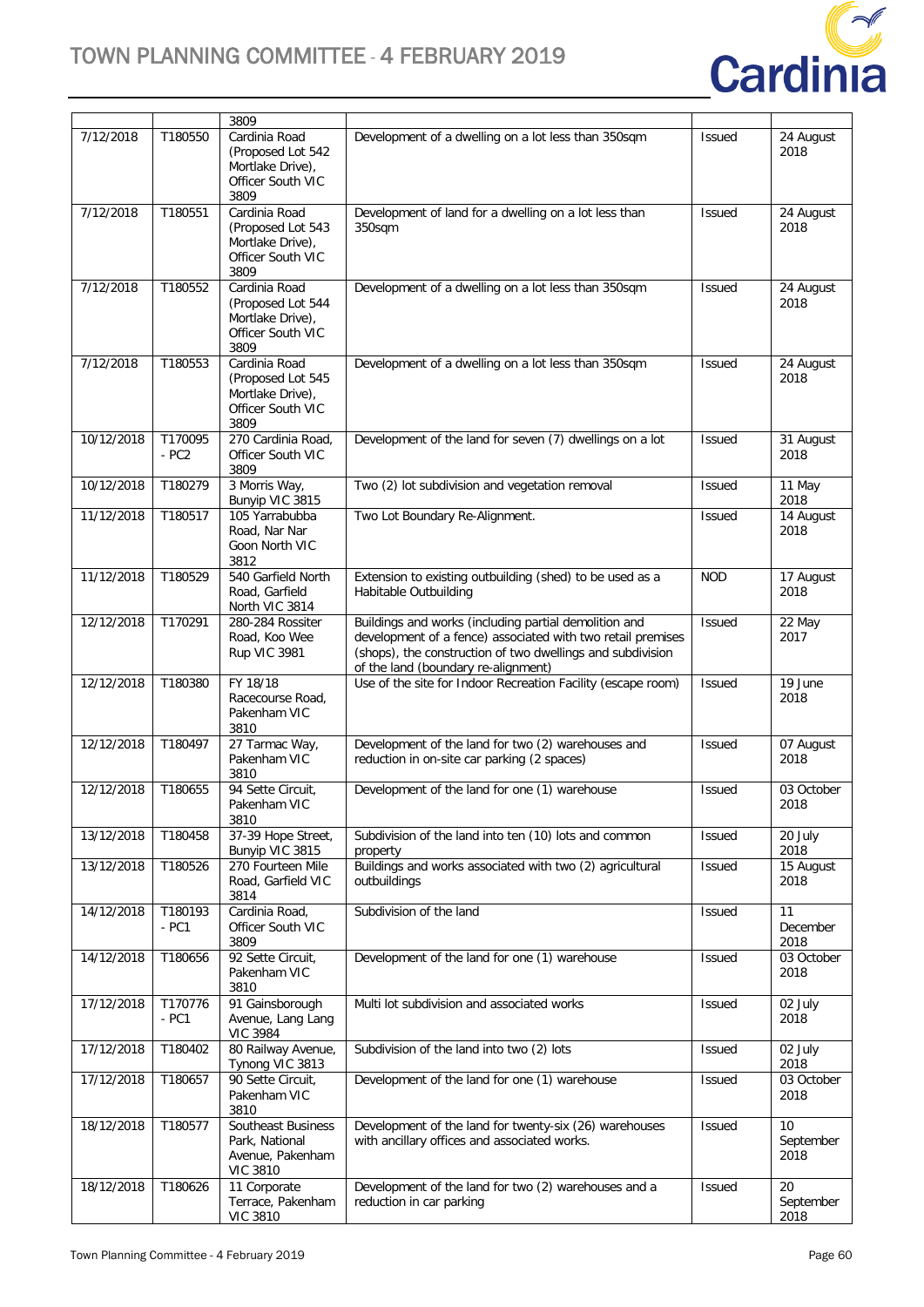

| 18/12/2018 | T180734            | We 4/9 Southeast<br>Boulevard,<br>Pakenham VIC<br>3810                           | Buildings and works associated with an existing warehouse<br>(addition of internal floor area) and associated reduction in<br>on-site car parking (1 space)                                                                                                                  | <b>Issued</b> | 13<br>November<br>2018              |
|------------|--------------------|----------------------------------------------------------------------------------|------------------------------------------------------------------------------------------------------------------------------------------------------------------------------------------------------------------------------------------------------------------------------|---------------|-------------------------------------|
| 19/12/2018 | T180355            | 21 Croft Road, Nar<br>Nar Goon North<br><b>VIC 3812</b>                          | Alterations & additions to an existing dwelling and<br>associated earthworks                                                                                                                                                                                                 | <b>Issued</b> | 13 June<br>2018                     |
| 19/12/2018 | T180370            | 455 Bunyip-Modella<br>Road, Iona VIC<br>3815                                     | Development of the land for a dwelling                                                                                                                                                                                                                                       | <b>Issued</b> | 13 June<br>2018                     |
| 19/12/2018 | T180586            | 41-45 A' Beckett<br>Road, Bunyip VIC<br>3815                                     | Buildings and works associated with an outbuilding<br>extension                                                                                                                                                                                                              | <b>Issued</b> | 05<br>September<br>2018             |
| 19/12/2018 | T180802            | 25 Industrial Drive,<br>Pakenham VIC<br>3810                                     | Buildings and works associated with Industry (Concrete<br>batching plant)                                                                                                                                                                                                    | Issued        | 05<br>December<br>2018              |
| 20/12/2018 | T180539            | National Avenue,<br>Pakenham VIC<br>3810                                         | Development of the land for one (1) warehouse with<br>ancillary office and associated works                                                                                                                                                                                  | Issued        | 21 August<br>2018                   |
| 21/12/2018 | T000618<br>- 1     | 70 Racecourse<br>Road, Nar Nar<br>Goon Victoria 3812                             | Amendment to Planning Permit T000618 that allowed for<br>the use of the land for intensive animal husbandry (poultry<br>farming) and the development of two 45,000 bird capacity<br>poultry sheds, a dam, three feed silos and ancillary facilities<br>to delete condition 6 | Issued        | 21 June<br>2018                     |
| 21/12/2018 | T180364            | 100 O' Briens Road,<br>Yannathan VIC<br>3981                                     | Dwelling additions and alterations                                                                                                                                                                                                                                           | <b>Issued</b> | 12 June<br>2018                     |
| 21/12/2018 | T180375<br>- 1     | 195 Seven Mile<br>Road, Nar Nar<br>Goon VIC 3812                                 | Amended Permit to Change from development of the land<br>for a dwelling extension and an outbuilding to an new<br>dwelling and outbuilding                                                                                                                                   | Issued        | 21<br>November<br>2018              |
| 21/12/2018 | T180447            | 93 Pioneer Road,<br>Lang Lang VIC<br>3984                                        | Construction of a shed                                                                                                                                                                                                                                                       | Issued        | 19 July<br>2018                     |
| 21/12/2018 | T180514<br>$- PC1$ | Murray Road, Iona<br><b>VIC 3815</b>                                             | Buildings and works associated with an agricultural building<br>(shed)                                                                                                                                                                                                       | Issued        | 26 October<br>2018                  |
| 21/12/2018 | T180600<br>$- PC1$ | 43 Commercial<br>Drive, Pakenham<br><b>VIC 3810</b>                              | Development of the land for a warehouse                                                                                                                                                                                                                                      | Issued        | 19<br>November<br>2018              |
| 21/12/2018 | T180601<br>$- PC1$ | 43 & 45<br>Commercial Drive,<br>Pakenham VIC<br>3810                             | Development of the land for a warehouse                                                                                                                                                                                                                                      | Issued        | $\overline{19}$<br>November<br>2018 |
| 21/12/2018 | T180628            | 1 Ravendene Court,<br>Maryknoll VIC 3812                                         | Buildings and works associated with an outbuilding                                                                                                                                                                                                                           | Issued        | 20<br>September<br>2018             |
| 21/12/2018 | T180709            | 157 McInnes Road,<br>Tynong North VIC<br>3813                                    | Earthworks associated with a Dam                                                                                                                                                                                                                                             | Issued        | 25 October<br>2018                  |
| 21/12/2018 | T180712            | 105 Daleys Road,<br>Koo Wee Rup VIC<br>3981                                      | Development of the land for an outbuilding, agricultural<br>building, fence and associated works                                                                                                                                                                             | <b>Issued</b> | 29 October<br>2018                  |
| 21/12/2018 | T180786            | Southeast<br>Boulevard<br>(Proposed Lot 19<br>PS823245),<br>Pakenham VIC<br>3810 | Use of the land for an Indoor Recreation Facility (Dancing<br>School), development of the land for two (2) buildings<br>associated with a Dancing School and development of the<br>land for one (1) warehouse with ancillary office and<br>associated works.                 | <b>Issued</b> | 27<br>November<br>2018              |
| 24/12/2018 | T180509<br>- PC1   | Southeast<br>Boulevard,<br>Pakenham VIC<br>3810                                  | Development of the land for Industry (Warehouse) and<br>associated reduction in on-site car parking (24 spaces)                                                                                                                                                              | <b>Issued</b> | 05<br>December<br>2018              |
| 2/01/2019  | T180607            | 43 Archer Road,<br>Garfield VIC 3814                                             | Development of the land for a second dwelling (second<br>storey studio above garage)                                                                                                                                                                                         | Lapsed        | 11<br>September<br>2018             |
| 3/01/2019  | T180631            | 95 Brownbill Road,<br>Garfield VIC 3814                                          | Development of the land for a replacement dwelling                                                                                                                                                                                                                           | <b>Issued</b> | 21<br>September<br>2018             |
| 7/01/2019  | T180437            | 180 Rossiter Road,<br>Koo Wee Rup VIC<br>3981                                    | Development of the land for a second dwelling                                                                                                                                                                                                                                | Withdrawn     | 16 July<br>2018                     |
| 8/01/2019  | T180497<br>$- PC1$ | 27 Tarmac Way,<br>Pakenham VIC<br>3810                                           | Development of the land for two (2) warehouses and<br>reduction in on-site car parking (2 spaces)                                                                                                                                                                            | <b>Issued</b> | 21<br>December<br>2018              |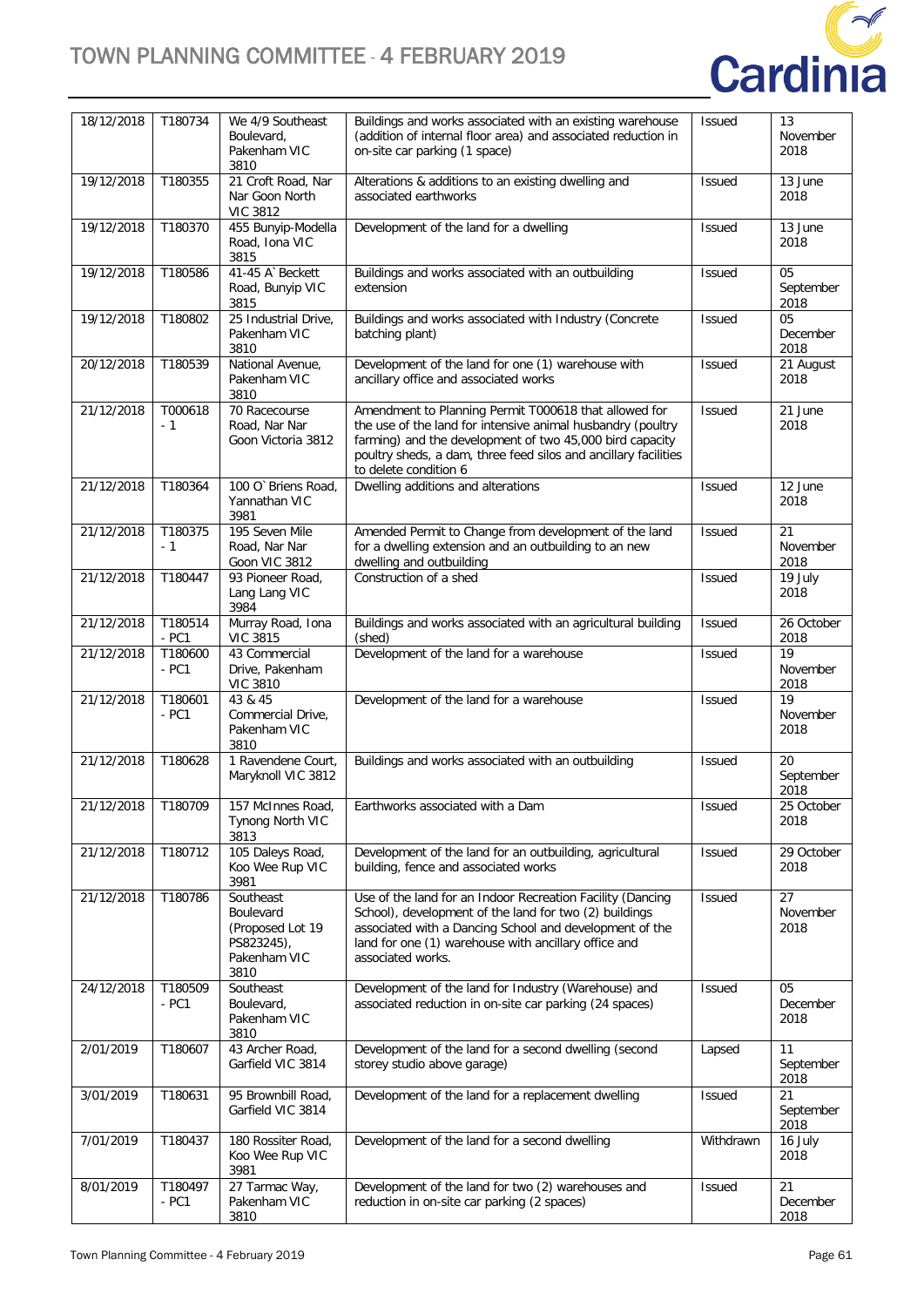

| 4/12/2018                | T170323                       | 280 Princes<br>Highway Officer                                         | Subdivision of land adjacent to a Road Zone Category 1<br>and croation and romoval of oscomonte                                                                                                                           | Issued                     | 30 May<br>2017                    |
|--------------------------|-------------------------------|------------------------------------------------------------------------|---------------------------------------------------------------------------------------------------------------------------------------------------------------------------------------------------------------------------|----------------------------|-----------------------------------|
|                          | No                            |                                                                        |                                                                                                                                                                                                                           | <b>Decision</b>            | Date                              |
| Date                     | Permit                        | Location                                                               | <b>The Proposal</b>                                                                                                                                                                                                       | <b>The</b>                 | Lodged                            |
| Ranges Ward              |                               |                                                                        |                                                                                                                                                                                                                           |                            |                                   |
|                          | $- PC1$                       | Pakenham VIC<br>3810                                                   | 3m c) pathways shown on plans d) plants noted on plans e)<br>landscaping has been shown on visible areas at rear of<br>property not behind building.                                                                      |                            | December<br>2018                  |
| 18/01/2019               | T180654                       | Tynong VIC 3813<br>96 Sette Circuit,                                   | of an easement<br>Condition 1- a) no vegetation to show b) no trees within                                                                                                                                                | <b>Issued</b>              | 2018<br>07                        |
| 18/01/2019<br>18/01/2019 | T150603<br>$- PC2$<br>T180340 | 49 Tynong Road,<br>Tynong Victoria<br>3813<br>84 Railway Avenue,       | Earthworks associated with agriculture and the construction<br>of a dam and removal of native vegetation<br>Subdivision of the Land into Two (2) Lots and the creation                                                    | Withdrawn<br><b>Issued</b> | 11<br>December<br>2018<br>01 June |
| 17/01/2019               | T180471                       | 33 Tarmac Way,<br>Pakenham VIC<br>3810                                 | Two (2) Lot subdivision                                                                                                                                                                                                   | <b>Issued</b>              | 26 July<br>2018                   |
| 16/01/2019               | T180669                       | 18D Tynong Road,<br>Tynong VIC 3813                                    | Development of the land for an outbuilding (shed) outside a<br>building envelope                                                                                                                                          | Issued                     | 11 October<br>2018                |
| 15/01/2019               | T180810                       | 1 Jakobi Court,<br>Bunyip VIC 3815                                     | Development of the land for an outbuilding (shed) and<br>associated works (earthworks)                                                                                                                                    | <b>Issued</b>              | 06<br>December<br>2018            |
| 15/01/2019               | T180789                       | 8 Shinners Close,<br>Bunyip VIC 3815                                   | Earthworks exceeding 1 metre in cut and fill                                                                                                                                                                              | <b>Issued</b>              | 28<br>November<br>2018            |
| 15/01/2019               | T160295<br>$- PC1$            | 2345 Ballarto Road,<br>Cardinia VIC 3978                               | Boundary re-alignment                                                                                                                                                                                                     | <b>Issued</b>              | 13<br>November<br>2018            |
| 15/01/2019               | T160294<br>$-1$               | 290 Hall Road,<br>Yannathan VIC<br>3981                                | Development of the land for a dwelling, outbuildings and<br>equestrian facility                                                                                                                                           | Withdrawn                  | 11<br>September<br>2018           |
| 14/01/2019               | T180587                       | 14 Barongarook<br>Road, Maryknoll<br><b>VIC 3812</b>                   | Development of the land for an outbuilding (shed) and<br>associated works (earthworks)                                                                                                                                    | <b>Issued</b>              | 05<br>September<br>2018           |
| 11/01/2019               | T180804                       | 19 Shinners Close,<br>Bunyip VIC 3815                                  | Development of the land for an outbuilding (shed) in<br>association with the use of the land for a dwelling.                                                                                                              | Issued                     | 05<br>December<br>2018            |
| 10/01/2019               | T180744                       | 350 McDonalds<br>Track, Lang Lang<br><b>VIC 3984</b>                   | Use of Vehicle Store and Earth and Energy Resource<br>Material Store (Sand)                                                                                                                                               | Issued                     | 12<br>November<br>2018            |
| 9/01/2019                | T180646                       | 3747 Ballarto Road,<br>Bayles VIC 3981                                 | Development of the land for an non habitable outbuilding                                                                                                                                                                  | <b>Issued</b>              | 11 October<br>2018                |
| 9/01/2019                | T180645                       | 45 Bastin Road,<br>Bunyip VIC 3815                                     | Development of the land for two (2) outbuildings (shed and<br>garage) and associated earthworks                                                                                                                           | <b>Issued</b>              | 27<br>September<br>2018           |
| 9/01/2019                | T180451                       | 34 Tarmac Way &<br>8A Commercial<br>Drive, Pakenham<br><b>VIC 3810</b> | Subdivision of the land into eight (8) lots and common<br>property and the creation of easements                                                                                                                          | <b>Issued</b>              | 19 July<br>2018                   |
| 9/01/2019                | T170291<br>$- PC1$            | 280-284 Rossiter<br>Road, Koo Wee<br>Rup VIC 3981                      | Buildings and works (including partial demolition and<br>development of a fence) associated with two retail premises<br>(shops), the construction of two dwellings and subdivision<br>of the land (boundary re-alignment) | Issued                     | 17<br>December<br>2018            |

| 4/12/2018 | T170323           | 280 Princes<br>Highway, Officer<br><b>VIC 3809</b> | Subdivision of land adjacent to a Road Zone Category 1<br>and, creation and removal of easements.                                                   | <b>Issued</b> | 30 May<br>2017          |
|-----------|-------------------|----------------------------------------------------|-----------------------------------------------------------------------------------------------------------------------------------------------------|---------------|-------------------------|
| 4/12/2018 | T180510           | 75 Norris Road,<br>Pakenham VIC<br>3810            | Development of the land for an outbuilding (shed)                                                                                                   | Withdrawn     | 21 August<br>2018       |
| 4/12/2018 | T180644           | 31 Oakrind Rise,<br>Officer VIC 3809               | Building and works (dwelling) within the Bushfire<br>Management Overlay                                                                             | <b>Issued</b> | 27<br>September<br>2018 |
| 5/12/2018 | T150670<br>$-PC3$ | 96 Brunt Road.<br>Beaconsfield<br>Victoria 3807    | Development of the land for thirty-five (35) dwellings,<br>subdivision of land and removal of an easement in<br>accordance with the endorsed plans. | <b>Issued</b> | 03<br>December<br>2018  |
| 5/12/2018 | T180115<br>- PC1  | 35 Seaview Road,<br>Cockatoo VIC 3781              | Development of the land for a dwelling and outbuilding                                                                                              | <b>Issued</b> | 19 October<br>2018      |
| 5/12/2018 | T180388           | 30 Brown Road,<br>Pakenham VIC<br>3810             | Dwelling additions and alterations                                                                                                                  | <b>Issued</b> | 27 June<br>2018         |
| 6/12/2018 | T160686<br>- 1    | 90 Rix Road,<br>Officer VIC 3809                   | Subdivision of land in stages in accordance with the<br>submitted plans.                                                                            | <b>Issued</b> | 14<br>September<br>2018 |
| 6/12/2018 | T180431           | 7 Corringham                                       | Development of the land for an outbuilding, earthworks and                                                                                          | <b>Issued</b> | 11 July                 |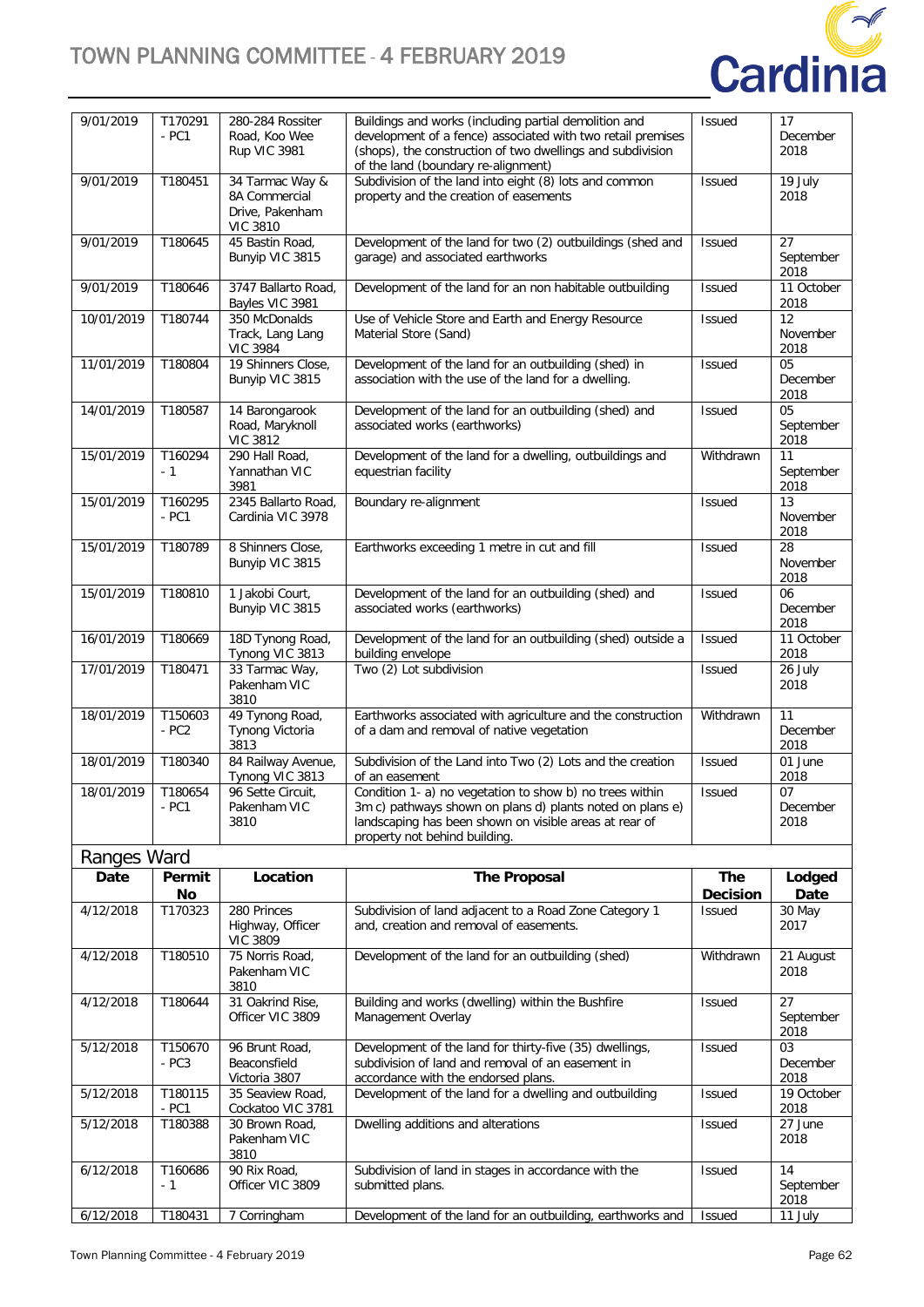

|            |                    | Road, Beaconsfield                                          | the removal of one (1) native tree                                                                                                                                                                                                                                                                                                                                                 |               | 2018                    |
|------------|--------------------|-------------------------------------------------------------|------------------------------------------------------------------------------------------------------------------------------------------------------------------------------------------------------------------------------------------------------------------------------------------------------------------------------------------------------------------------------------|---------------|-------------------------|
| 6/12/2018  | T180435            | Upper VIC 3808<br>69 Beaconsfield-                          | Development of dwelling additions and alterations                                                                                                                                                                                                                                                                                                                                  | <b>Issued</b> | 14 July                 |
|            |                    | Emerald Road,<br><b>Beaconsfield Upper</b>                  |                                                                                                                                                                                                                                                                                                                                                                                    |               | 2018                    |
| 6/12/2018  | T180724            | <b>VIC 3808</b><br>19 Harpfield Road,                       | Construction of veranda                                                                                                                                                                                                                                                                                                                                                            | <b>Issued</b> | 06                      |
|            |                    | <b>Beaconsfield Upper</b><br><b>VIC 3808</b>                |                                                                                                                                                                                                                                                                                                                                                                                    |               | November<br>2018        |
| 6/12/2018  | T180806            | 8 Moola Road,<br>Cockatoo VIC 3781                          | Development of the land for an outbuilding and associated<br>earthworks                                                                                                                                                                                                                                                                                                            | <b>Issued</b> | 06<br>December<br>2018  |
| 7/12/2018  | T180725            | 11 Garden Street,<br>Cockatoo VIC 3781                      | Vegetation Removal - Removal of 2 x dead trees and 1 x<br>heavily leaning tree                                                                                                                                                                                                                                                                                                     | Withdrawn     | 06<br>November<br>2018  |
| 10/12/2018 | T160569<br>$- PC2$ | 32 McMullen Road,<br>Officer VIC 3809                       | Condition 13 (Creek design and management plan) - Use<br>and development of the land for a Residential Village to be<br>completed in stages, removal of native vegetation,<br>buildings and works on land within a Land Subject to<br>Inundation Overlay and buildings and works on land shown<br>as Encumbered Open Space associated with the re-<br>alignment of Gum Scrub Creek | <b>Issued</b> | 06 April<br>2018        |
| 10/12/2018 | T160569<br>- PC5   | 32 McMullen Road,<br>Officer VIC 3809                       | Condition 21 (Landscape Plan) Use and development of the<br>land for a Residential Village to be completed in stages,<br>removal of native vegetation, buildings and works on land<br>within a Land Subject to Inundation Overlay and buildings<br>and works on land shown as Encumbered Open Space<br>associated with the re-alignment of Gum Scrub Creek                         | <b>Issued</b> | 18 July<br>2018         |
| 10/12/2018 | T160569<br>$-PC6$  | 32 McMullen Road,<br>Officer VIC 3809                       | Condition 22 (Landscape Plan) Use and development of the<br>land for a Residential Village to be completed in stages,<br>removal of native vegetation, buildings and works on land<br>within a Land Subject to Inundation Overlay and buildings<br>and works on land shown as Encumbered Open Space<br>associated with the re-alignment of Gum Scrub Creek                         | <b>Issued</b> | 18 July<br>2018         |
| 10/12/2018 | T160597            | 11 Aclare Road,<br>Cockatoo VIC 3781                        | Three (3) lot subdivision (re-subdivision of existing titles)                                                                                                                                                                                                                                                                                                                      | <b>Issued</b> | 15<br>September<br>2016 |
| 10/12/2018 | T180203            | 27 Burton Road,<br>Beaconsfield Upper<br><b>VIC 3808</b>    | Development of the land for an outbuilding (shed)                                                                                                                                                                                                                                                                                                                                  | Withdrawn     | 11 April<br>2018        |
| 11/12/2018 | T180353            | 13 Telopea Road,<br>Emerald VIC 3782                        | Development of the land for an outbuilding (garage)                                                                                                                                                                                                                                                                                                                                | Lapsed        | 29 June<br>2018         |
| 12/12/2018 | T170351<br>$-PC2$  | Officer South Road,<br>Officer VIC 3809                     | Use and development of the land as a childcare centre                                                                                                                                                                                                                                                                                                                              | <b>Issued</b> | 19 July<br>2018         |
| 12/12/2018 | T180037<br>- PC1   | Linden Road,<br>Pakenham Upper<br><b>VIC 3810</b>           | Use and development of the land for a dwelling, associated<br>earthworks and vegetation removal                                                                                                                                                                                                                                                                                    | <b>Issued</b> | 26<br>November<br>2018  |
| 12/12/2018 | T180256            | 63 Main Street,<br>Gembrook VIC<br>3783                     | Development of the land for a dwelling and creation of an<br>access to a road in a Road Zone Category 1                                                                                                                                                                                                                                                                            | <b>Issued</b> | 03 May<br>2018          |
| 12/12/2018 | T180411            | 271 Ure Road,<br>Gembrook VIC<br>3783                       | Use and development of the land for a dwelling and<br>associated works                                                                                                                                                                                                                                                                                                             | <b>Issued</b> | 06 July<br>2018         |
| 13/12/2018 | T160686<br>- PC1   | 90 Rix Road,<br>Officer VIC 3809                            | Condition 1 plans - Subdivision of land in stages in<br>accordance with the submitted plans.                                                                                                                                                                                                                                                                                       | Withdrawn     | 17<br>September<br>2018 |
| 17/12/2018 | T180575            | 30 Sugarloaf Road,<br>Beaconsfield Upper<br><b>VIC 3808</b> | Development of the land for an outbuilding (shed)                                                                                                                                                                                                                                                                                                                                  | <b>Issued</b> | 31 August<br>2018       |
| 17/12/2018 | T180697            | Siding Avenue,<br>Officer VIC 3809                          | Subdivision of land into two (2) lots                                                                                                                                                                                                                                                                                                                                              | <b>Issued</b> | 25 October<br>2018      |
| 17/12/2018 | T180736            | 48 Westlands<br>Road, Emerald VIC<br>3782                   | Works associated with the removal of one tree                                                                                                                                                                                                                                                                                                                                      | <b>Issued</b> | 09<br>November<br>2018  |
| 18/12/2018 | T170524            | 40 Starling Road,<br>Officer VIC 3809                       | Subdivision of land                                                                                                                                                                                                                                                                                                                                                                | <b>Issued</b> | 10 August<br>2017       |
| 18/12/2018 | T180145            | 32 Aura Vale Road,<br>Menzies Creek VIC<br>3159             | Construction of an outbuilding (garage and horse stable)                                                                                                                                                                                                                                                                                                                           | Lapsed        | 16 March<br>2018        |
| 18/12/2018 | T180495            | 45 Station Road,<br>Gembrook VIC<br>3783                    | Two (2) lot subdivision and removal of vegetation                                                                                                                                                                                                                                                                                                                                  | <b>NOD</b>    | 06 August<br>2018       |
| 18/12/2018 | T180502            | 275 Huxtable Road,                                          | Use and development of the land for a Dependent Person's                                                                                                                                                                                                                                                                                                                           | <b>Issued</b> | 07 August               |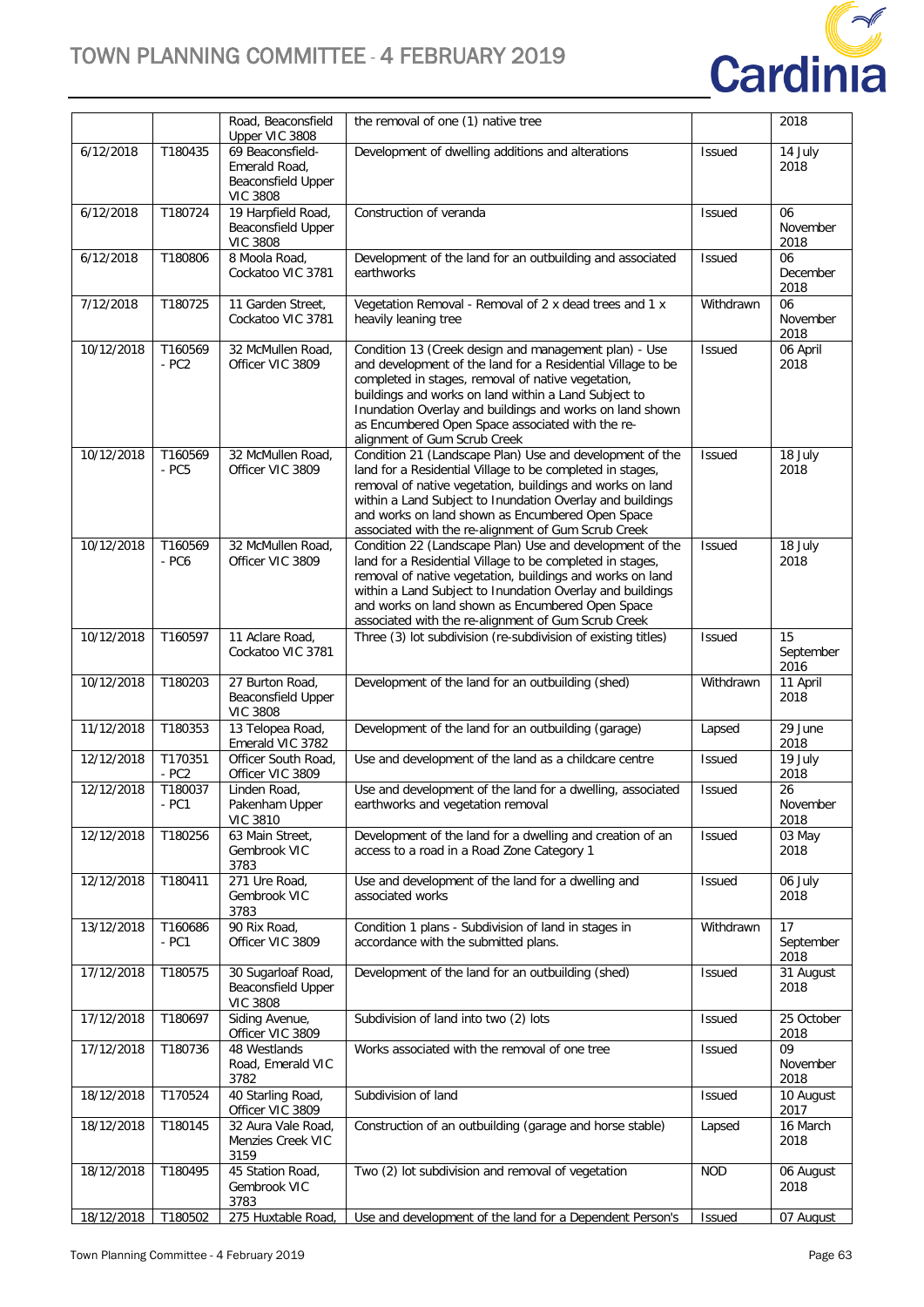

|            |                    | Pakenham Upper<br><b>VIC 3810</b>                                      | Unit (DPU) and development of the land for three (3)<br>outbuildings                                                                                                                                             |               | 2018                    |
|------------|--------------------|------------------------------------------------------------------------|------------------------------------------------------------------------------------------------------------------------------------------------------------------------------------------------------------------|---------------|-------------------------|
| 18/12/2018 | T180612            | 25 Blue Ridge<br>Road, Dewhurst<br><b>VIC 3808</b>                     | Removal of three (3) native trees                                                                                                                                                                                | <b>Issued</b> | 13<br>September<br>2018 |
| 18/12/2018 | T180664            | 7 Old Gembrook<br>Road, Emerald VIC<br>3782                            | Development of the land for an addition to existing dwelling                                                                                                                                                     | <b>Issued</b> | 16 October<br>2018      |
| 18/12/2018 | T180671            | 36 Beaconsfield-<br>Emerald Road,<br>Emerald VIC 3782                  | Development of the land for an outbuilding (garage)                                                                                                                                                              | <b>Issued</b> | 15 October<br>2018      |
| 18/12/2018 | T180696            | 2984 Gembrook-<br>Launching Place<br>Road, Gembrook<br><b>VIC 3783</b> | Development of the land for a dwelling                                                                                                                                                                           | Issued        | 24 October<br>2018      |
| 18/12/2018 | T180714            | 155 Paternoster<br>Road, Cockatoo<br><b>VIC 3781</b>                   | Development of the land for an Outbuilding (storage of<br>vehicles and hay)                                                                                                                                      | <b>Issued</b> | 30 October<br>2018      |
| 18/12/2018 | T180747            | 26 Oakrind Rise,<br>Officer VIC 3809                                   | Buildings and works associated with accommodation<br>(dwelling) within the Bushfire Management Overlay                                                                                                           | <b>Issued</b> | 13<br>November<br>2018  |
| 18/12/2018 | T180751            | 17 Foott Road,<br>Beaconsfield Upper<br><b>VIC 3808</b>                | Development of land for an outbuilding (shed)                                                                                                                                                                    | <b>Issued</b> | 14<br>November<br>2018  |
| 19/12/2018 | T180476            | 35 Maisey Road,<br>Gembrook VIC<br>3783                                | Use and development of the land for a Dependant Persons<br>Unit (DPU) and associated native vegetation removal.                                                                                                  | <b>Issued</b> | 30 July<br>2018         |
| 19/12/2018 | T180580            | 311 Army Road,<br>Pakenham VIC<br>3810                                 | Use and development of the land for a dwelling, outbuilding<br>and earthworks                                                                                                                                    | <b>Issued</b> | 03<br>September<br>2018 |
| 20/12/2018 | T180296            | 214 Toomuc Valley<br>Road, Pakenham<br><b>VIC 3810</b>                 | Construction of one (1) dwelling                                                                                                                                                                                 | Withdrawn     | 17 May<br>2018          |
| 20/12/2018 | T180354            | 49 Wallace Street,<br>Beaconsfield VIC<br>3807                         | Use and development of the land for a medical centre and<br>associated car parking waiver                                                                                                                        | <b>Issued</b> | 07 June<br>2018         |
| 20/12/2018 | T180477            | 411 Princes<br>Highway, Officer<br><b>VIC 3809</b>                     | <b>Business Identification Signage</b>                                                                                                                                                                           | <b>Issued</b> | 30 July<br>2018         |
| 20/12/2018 | T180768            | 2042 Wellington<br>Road, Clematis VIC<br>3782                          | Development of the land for an outbuilding and associated<br>earthworks                                                                                                                                          | <b>Issued</b> | 20<br>November<br>2018  |
| 21/12/2018 | T170376<br>$-PC3$  | 33 Officer Road,<br>Officer VIC 3809                                   | Use and development of the land for a place of worship and<br>the removal of native vegetation                                                                                                                   | <b>Issued</b> | 05<br>December<br>2018  |
| 21/12/2018 | T170671<br>- PC1   | Rix Road, Officer<br><b>VIC 3809</b>                                   | Condition 1 plans for approval - Subdivision of the land in<br>stages, associated works (including road-works within land<br>affected by the Land Subject to Inundation Overlay) and<br>creation of restrictions | <b>Issued</b> | 26<br>November<br>2018  |
| 21/12/2018 | T180374<br>- 1     | 2 Nangana Street,<br>Cockatoo VIC 3781                                 | Hello, the positioning of the proposed shed has changed<br>slightly on the property by a few meters to the right. We<br>have had the draftsman adjust the positioning and figure<br>on the plan attached.        | Withdrawn     | 21<br>December<br>2018  |
| 21/12/2018 | T180640            | 18 Oakrind Rise,<br>Officer VIC 3809                                   | Buildings and works associated with accommodation<br>(dwelling) within the Bushfire Management Overlay                                                                                                           | <b>Issued</b> | 01 October<br>2018      |
| 21/12/2018 | T180715            | 2 Boyd Road,<br>Gembrook VIC<br>3783                                   | Construction of a Garage and Carport for vehicles                                                                                                                                                                | <b>Issued</b> | 30 October<br>2018      |
| 21/12/2018 | T180749            | 34 Warrawee<br>Avenue,<br>Beaconsfield VIC<br>3807                     | Development of the land for an outbuilding (shed)                                                                                                                                                                | <b>Issued</b> | 13<br>November<br>2018  |
| 4/01/2019  | T180024<br>$- PC1$ | Carpenter Road,<br>Beaconsfield Upper<br><b>VIC 3808</b>               | Use and development of the land for the purpose of a<br>dwelling and outbuilding and removal of native vegetation.                                                                                               | <b>Issued</b> | 23<br>November<br>2018  |
| 4/01/2019  | T180846            | 20A Tivendale<br>Road, Officer VIC<br>3809                             | Section 72 Application for Extended Hours                                                                                                                                                                        | Withdrawn     | 20<br>December<br>2018  |
| 7/01/2019  | T180024<br>$-PC2$  | Carpenter Road,<br>Beaconsfield Upper<br><b>VIC 3808</b>               | Use and development of the land for the purpose of a<br>dwelling and outbuilding and removal of native vegetation.                                                                                               | <b>Issued</b> | 04<br>December<br>2018  |
| 8/01/2019  | T140401<br>$- PC2$ | 37 Mary Street,<br>Officer Victoria                                    | Development of the land for seventy-two (72) dwellings (in<br>stages).                                                                                                                                           | <b>Issued</b> | 05<br>December          |